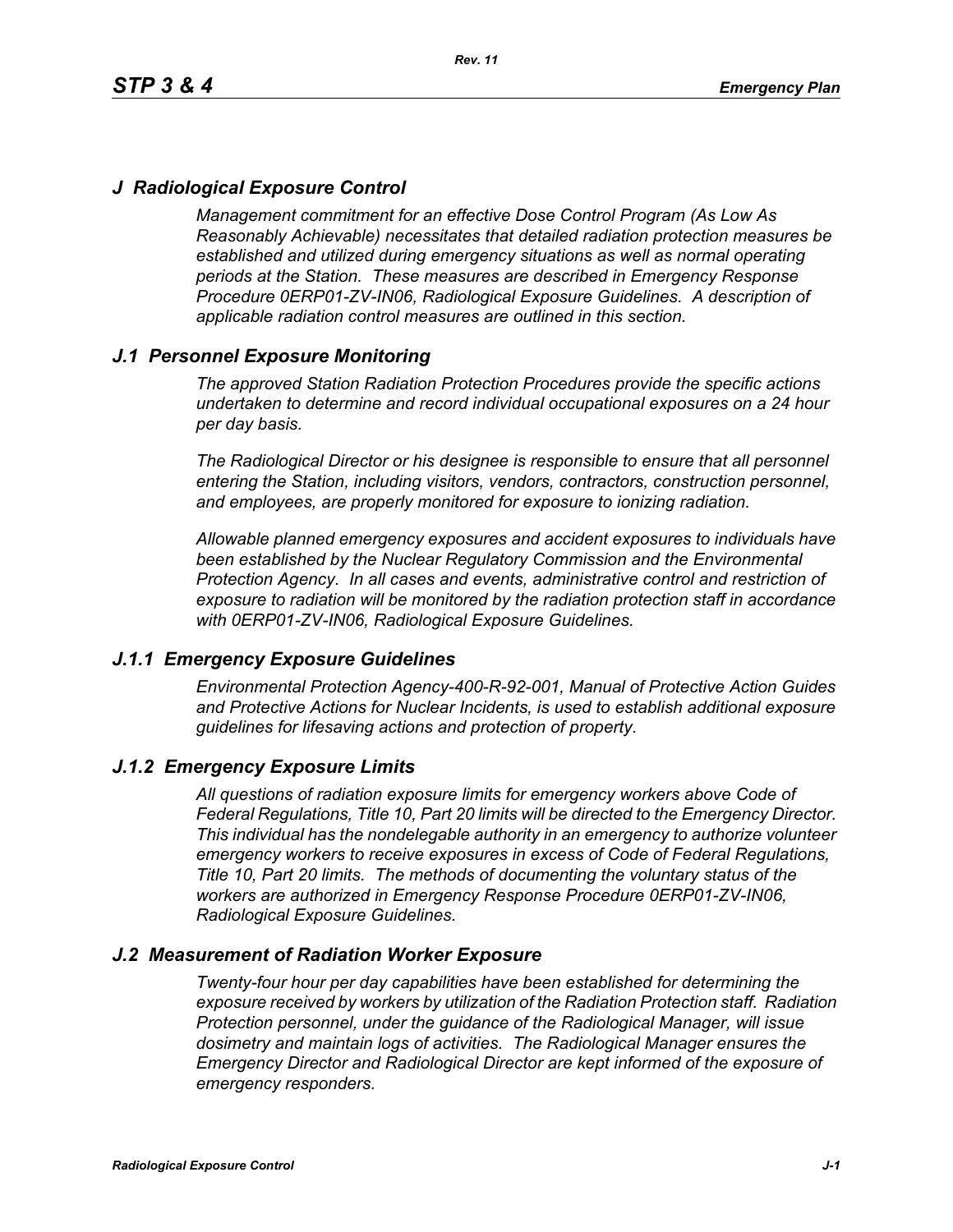# *J.3 Contamination Control and Preventive Measures*

*Preventive measures will be taken to minimize direct exposure to or ingestion of* radioactive materials. This will include timely processing of all solid, liquid, and *gaseous wastes using the Station radioactive waste processing systems in accordance with established plant procedures or other waste processing systems as necessary. Other contamination control measures are described in detail in the Station's Radiation Protection Program, the Emergency Response Procedures, and are summarized as follows:*

*In order to avoid personnel contamination or the spread of contamination in the Station areas, contaminated areas will be designated and clearly identified. Access to these areas will be controlled and appropriate protective clothing will be specified to minimize personnel contamination and the spread of contamination. Limits for the use of protective clothing are specified in the Station Radiation Protection Procedures. Personnel and equipment leaving the controlled area are monitored to assure that the limits for contamination control are met. If personnel become contaminated, Station Radiation Protection operating procedures will be implemented.* 

*In general, contaminated areas and materials are permitted to return to normal use when areas meet the Station Radiation Protection Program contamination limits. Some areas and equipment may be returned to service prior to achieving these limits. In such cases, special precautions and measures are taken to prevent personnel contamination and to limit the spread of contamination.*

### *J.4 Drinking Water and Food Contamination Control*

*Drinking water and food supplies are not allowed in contaminated or potentially contaminated areas. If the potential exists for food or water to become contaminated in normally clean areas, Radiation Protection personnel will perform appropriate surveys and sample analysis, respectively.*

*If contamination is found, appropriate actions will be taken based on the levels of contamination and its location.*

### *J.4.1 Surveys of Emergency Response Facilities*

*Radiological surveys of the emergency response facilities and the assembly area for habitability will be performed on a frequent basis. These surveys will include radiation levels and contamination and airborne radioactivity concentrations. Drinking, smoking, and eating are prohibited during a radiological incident in areas where the potential for contamination exists.*

#### *J.4.2 Airborne Releases*

*In the event of an airborne release of radioactive materials, samples will be collected by Station personnel, and State and other agencies. These samples are analyzed and the results recorded and reported to the Emergency Director and the Department of State Health Services for appropriate offsite protective action recommendation decisions.*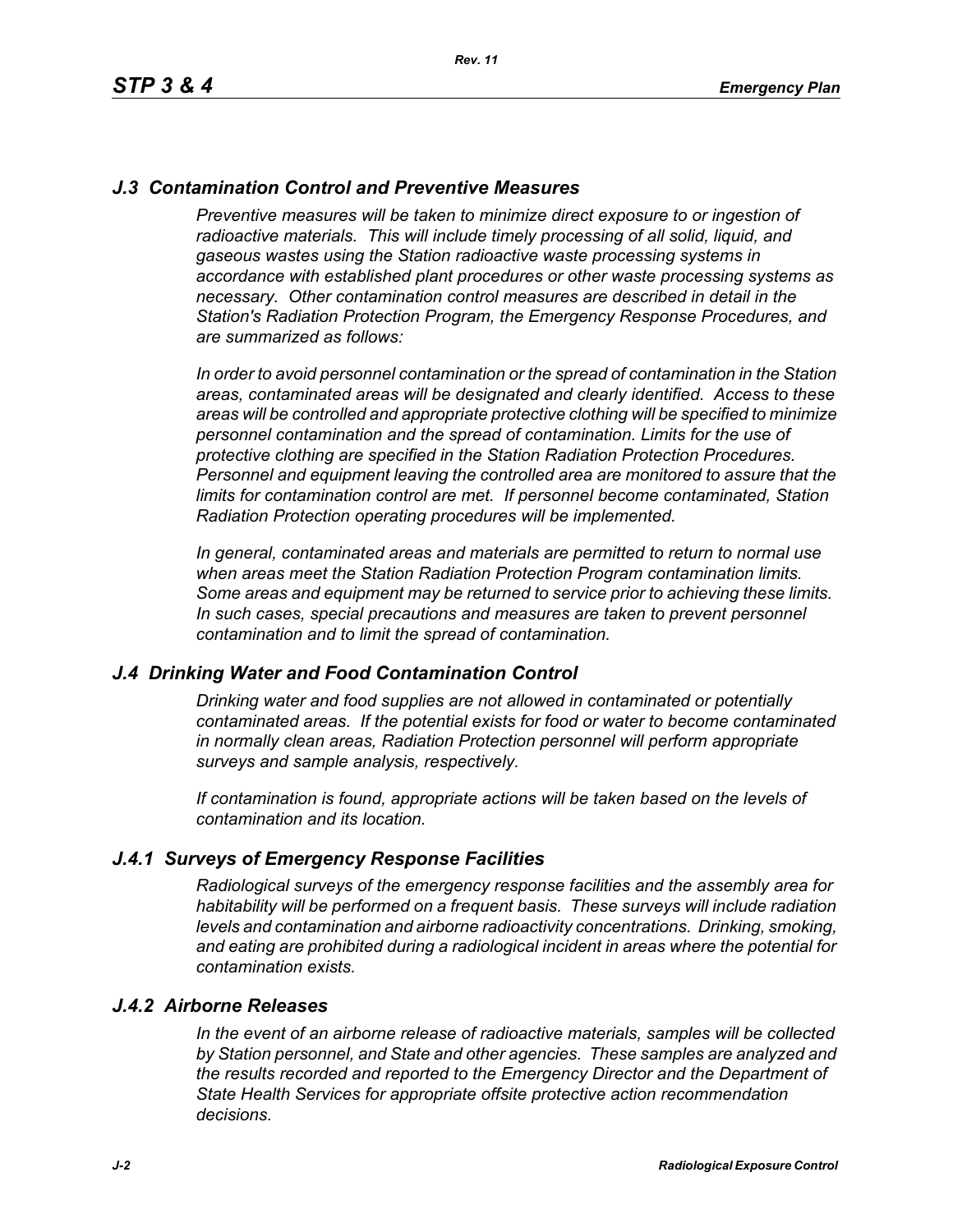# *J.4.3 Colorado River & Selected Wells*

*Selected wells are analyzed for radioactivity as part of the Radiological Environmental Monitoring Program at the Station. Surface water from the Colorado River is sampled at several locations upstream and downstream of the Station's river discharge. These samples are analyzed for gross activity as part of the Radiological Environmental Monitoring Program.*

# *J.5 Radiological Medical Considerations*

*Responses to personnel injuries are in accordance with guidelines set forth in 0POP04-ZO-0004, Personnel Emergencies and 0PGP03-ZA-0106, Emergency Medical Response Plan. Normally, in the event a personnel injury occurs in a Radiologically Controlled Area and the person requires offsite medical aid, the person will be taken to the Radiologically Controlled Area Access Control Point. The person is monitored for contamination and, if found to be below the levels for personnel contamination, the person is treated as a normal industrial accident and first aid will be supplied by Station medical assistance personnel. If additional treatment is required, the Station shall transport the person to the Matagorda General Hospital or Palacios Community Medical Center for treatment. Transportation will be provided by the site with Station medical staff in attendance or a contractor ambulance service.*

### *J.5.1 Personnel Contamination*

*In the event, the person is contaminated above the levels for personnel contamination, reasonable efforts will be made to decontaminate the person at the Radiologically Controlled Area Access Control Point. If this can not be done due to the nature of the injury and/or hospitalization is required immediately, medical treatment and transportation to the hospital will take priority. The person will be placed in clean protective clothing or wrapped in a clean blanket time permitting, to minimize the spread of contamination.*

### *J.5.2 Health Physics Supervision*

*A Radiation Protection Technician will accompany the individual to the hospital. Health Physics Supervision should meet the person at the hospital. The medical facility will be notified when a contaminated patient is being transported for treatment to allow for establishment of the radiological treatment area.*

### *J.5.3 Hospital Procedures*

*When the victim arrives at the medical facility, the staff of the hospital will follow their procedures to handle this type of injury. Radiation Protection personnel will conduct surveys to ensure that contamination levels are kept to a minimum and will monitor for contamination until cleanup has been satisfactorily completed.*

### *J.5.4 Contaminated Items*

*Contaminated items will be returned to the Station for decontamination or disposal.*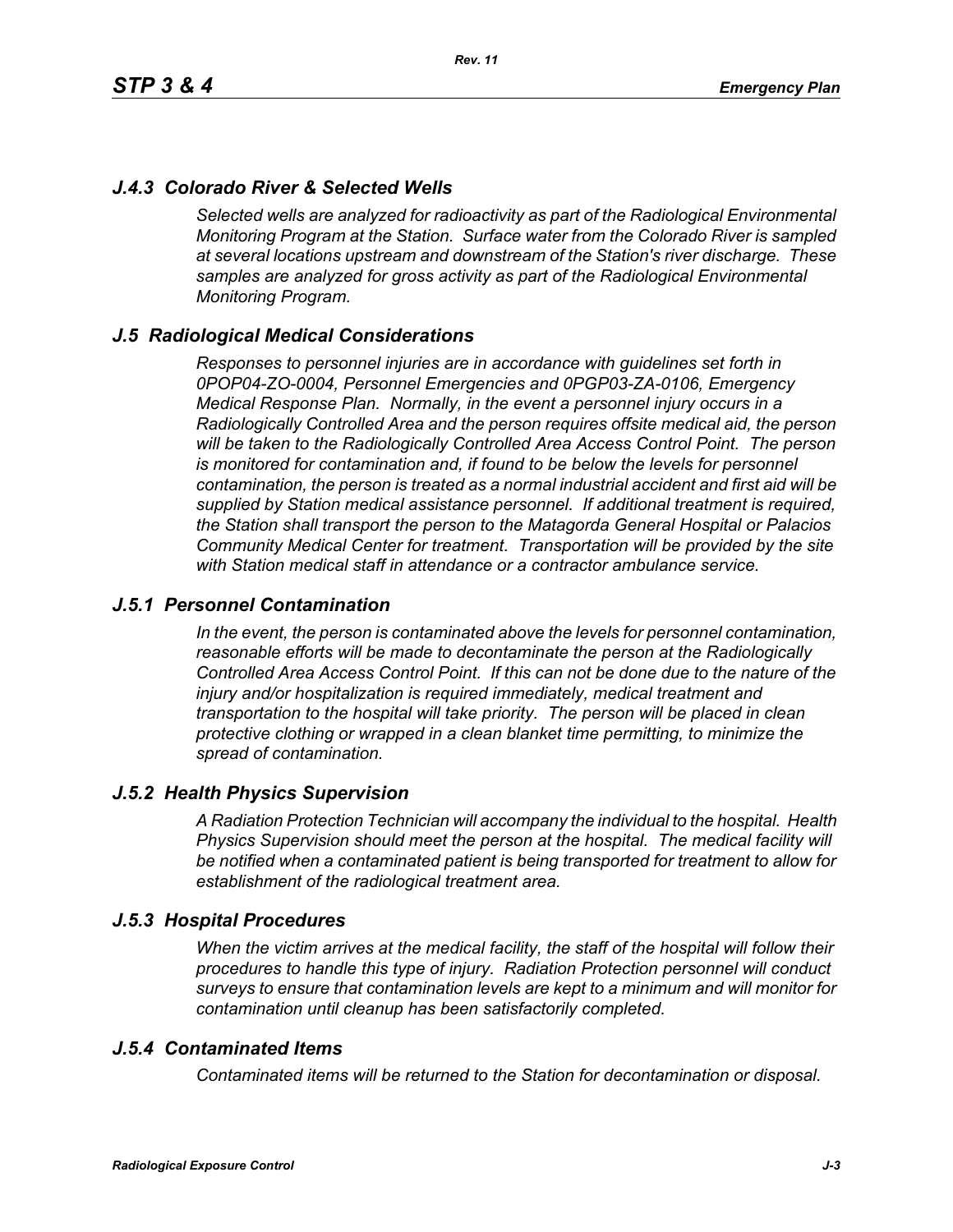# *J.5.5 Radiological Surveys*

*Radiation Protection personnel will perform radiological surveys and assist with establishing radiologically controlled area boundaries in the medical facilities.*

# *J.6 Personnel Evacuation from Station*

- **Personnel evacuated from the site due to a site evacuation shall go to an offsite** *Reception Center or home as determined by the Emergency Director.*
- *Reception centers are activated by the Matagorda County Emergency Management Director.*
- *The Bay City Reception Center is located at the McAllister Middle School.*
- *The Palacios Reception Center is located at the Palacios High School Field House.*
- *At the reception center, Station personnel are monitored for contamination and decontaminated, as necessary, and are registered and given emergency assistance by the reception center staff.*
- *Reception center operations are fully discussed in the Matagorda County Emergency Management Plan and Procedures.*

### *J.7 Offsite Assessment, Evaluation*

*For areas beyond the owner-controlled boundary of the Station, the Department of State Health Services, with assistance from the Governor's Division of Emergency Management, is responsible for the assessment and evaluation of protective action recommendations for the at-risk areas. The Matagorda County Emergency Management Director has the authority to accept, authorize, and implement protective actions.*

- *The State of Texas radiological monitoring teams will identify contamination and/or radiation levels and assist in controlling access within the affected area.*
- *Other state agencies will take action, as necessary, to assess and control land, water, and air within the affected area for public, commercial, and agricultural use.*

### *J.8 Tools and Equipment*

*All tools and items of equipment used in the Radiologically Controlled Areas must be checked for contamination before being taken from the Radiologically Controlled Area.*

- *Vehicles leaving the site will be monitored and decontaminated, as necessary.*
- **Emergency vehicles on life saving missions will not be delayed for radiological** *considerations.*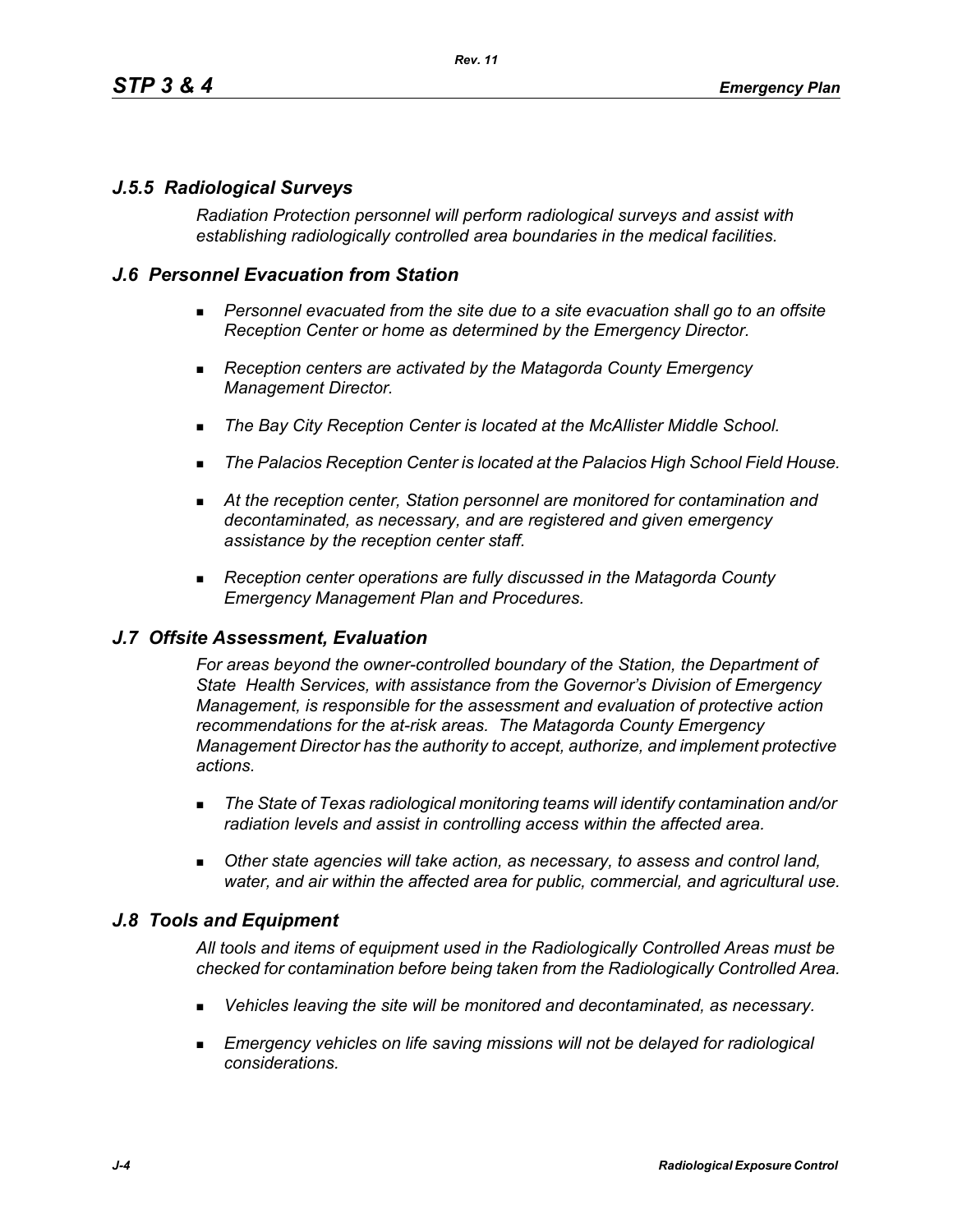# *J.9 Exposure to Airborne Contamination*

*In the event of a major radiation emergency, exposure to airborne concentration of radioactivity will be limited by the following policy:*

- *Whenever practicable, total internal exposure of any individual during an emergency should be maintained As Low As Reasonably Achievable.*
- *Respiratory protection will be used whenever appropriate.*
- *Exposure limits for noble gases are based on beta plus gamma radiation effects to the skin and lens of the eyes.*
- **Potassium Iodide should be issued to all onsite personnel on a voluntary basis at** *a General Emergency or when dose projections onsite or survey results projected exceed twenty-five (25) rem Committed Dose Equivalent to the thyroid. The issuance shall be determined by the Emergency Director and Radiological Director.*

### *J.10 Radiation Monitoring System*

*The Radiation Monitoring System monitors radioactivity in the station. This system, consisting of two subsystems, provides monitoring capability for area radiation and process/effluent stream radiation monitoring. The process/effluent Radiation Monitoring System is comprised of two smaller subsystems, the Liquid Monitoring System, and the Atmosphere Monitoring System. These Subsystems are described in Section H of this Plan and in the Station Final Safety Analysis Reports Section 9.0, 11.0, and 12.0. The Radiation Monitoring System is designed to provide output in normal and emergency operating ranges and is designed to operate in emergency radiation fields.*

### *J.10.1 Model Description*

*The dose assessment models described in procedure 0ERP01-ZV-TP01, Offsite Dose Calculations, provides site specific estimates and predictions of atmospheric effluent transport and diffusion during and immediately after an airborne release. The diffusion model used meets the criteria of a Class A model as defined in NUREG-0654/FEMA-REP-1, Rev. 1 and additionally can perform X/Q calculations, dose and dose rate projections, and deposition rates for the Plume Exposure Pathway Emergency Planning Zone.*

### *J.10.2 Area and Process/Effluent Systems*

*The Area and Process/Effluent Radiation Monitoring Systems are used to classify and assess radiological conditions in accordance with the Station Technical Specifications. These parameters have specific relationships to the Emergency Action Level scheme for classifications of an event by the Initiating Conditions scheme of Section D of this Plan.*